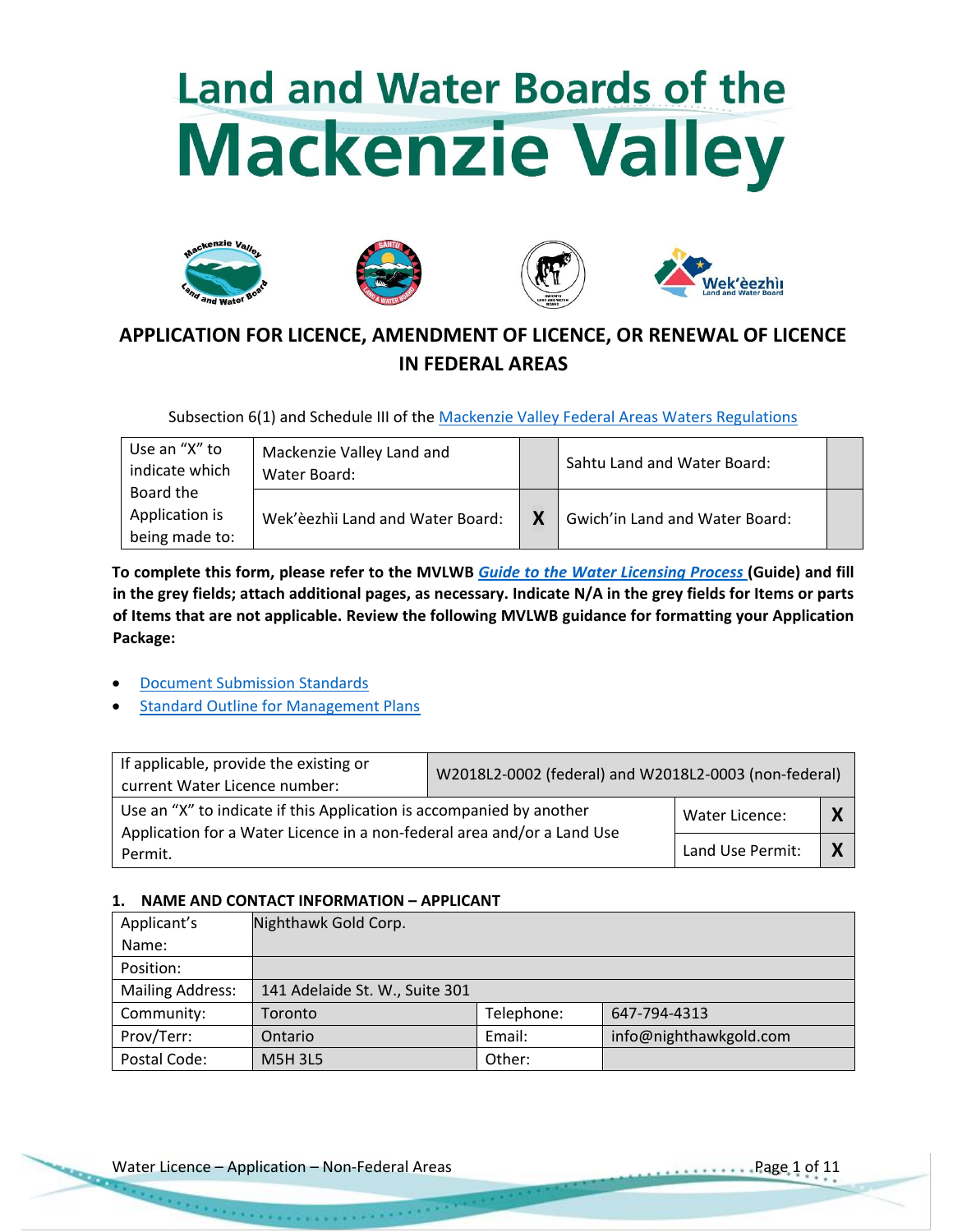# **2. NAME AND CONTACT INFORMATION – APPLICANT'S HEAD OFFICE**

Include a Certificate of Corporate Registration from the Government of the Northwest Territories to your Application Package.

| Use an "X" to indicate if this information is the same as Item 1 above: |                                                          |            |                            |  |  |
|-------------------------------------------------------------------------|----------------------------------------------------------|------------|----------------------------|--|--|
| Name:                                                                   | Denise Lockett                                           |            |                            |  |  |
| Position:                                                               | Manager, Stakeholder Relations, Licensing and Permitting |            |                            |  |  |
| Mailing                                                                 |                                                          |            |                            |  |  |
| Address:                                                                | 141 Adelaide St. W., Suite 301                           |            |                            |  |  |
| Community:                                                              | Toronto                                                  | Telephone: | 604-340-4756               |  |  |
| Prov/Terr:                                                              | Ontario                                                  | Email:     | dlockett@nighthawkgold.com |  |  |
| Postal Code:                                                            | <b>M5H3L5</b>                                            | Other:     |                            |  |  |

# **3. LOCATION OF PROJECT**

Use the grey fields below to provide or reference the following information:

Maps and Geographic Information System (GIS) Data: Include a map in your Application Package, identifying local geographic features, watercourses and water sources, project structures, and location(s) of any proposed waste deposits. Provide geographic coordinates (latitude and longitude) of project features, and the maximum and minimum project boundary in degrees, minutes, seconds, or decimal degrees. Include GIS data in your Application Package, if applicable. Refer to the MVLWB *[Guideline for Geographic](https://www.enr.gov.nt.ca/sites/enr/files/guidelines_for_spill_contingency_planning_2007.pdf)  [Information Systems \(GIS\) Submission Standard](https://www.enr.gov.nt.ca/sites/enr/files/guidelines_for_spill_contingency_planning_2007.pdf)* for providing geographic information.

| Minimum<br>latitude:  | $63^{\circ} 57' N$  | Maximum latitude:     | $64^{\circ}$ 35' N |
|-----------------------|---------------------|-----------------------|--------------------|
| Minimum<br>longitude: | $114^{\circ} 42' W$ | Maximum<br>longitude: | $115^\circ 33' W$  |

NTS Map Sheet No.: Provide the map sheet number:  $\vert$  086 B

Land Types: Use an "X" to indicate the type(s) of land on which the activities are proposed:

| $\mathbf{v}$<br>$\mathbf{v}$<br>Federal Land:<br>Municipal Land:<br>Private:<br>Territorial Lands: | Free Hold/ |  | Commissioner's/ |  |  |  |  |  |
|----------------------------------------------------------------------------------------------------|------------|--|-----------------|--|--|--|--|--|
|----------------------------------------------------------------------------------------------------|------------|--|-----------------|--|--|--|--|--|

# **4. DESCRIPTION OF PROJECT**

Describe your proposed activities in the grey field provided below and contact Board staff to determine whether additional information will be required. For proposed amendments to authorized activities, specify: the nature of the amendment, the condition(s) to be amended, and the rationale for the amendment.

Nighthawk is a Canadian-based gold exploration company with 100% ownership of a the Indin Lake Gold Property, located approximately 200 km north of Yellowknife. Exploration focusses on the Colomac Mine and surrounding area, with other exploration targets throughout Nighthawk's leases and claims. Exploration is primarily surface geology and drills. Drills are transported by helicopter, and by existing roads within Colomac. An exploration camp is established at the Colomac Mine under a Type A Land Use Permit.

The proposed activities include:

والمتحدث والمحاجة والمتحد

- Construction, use, and maintenance of winter roads and spur roads within the land use area.
- Establishment and use of camps.

Water Licence – Application – Non-Federal Areas Page 2 of 11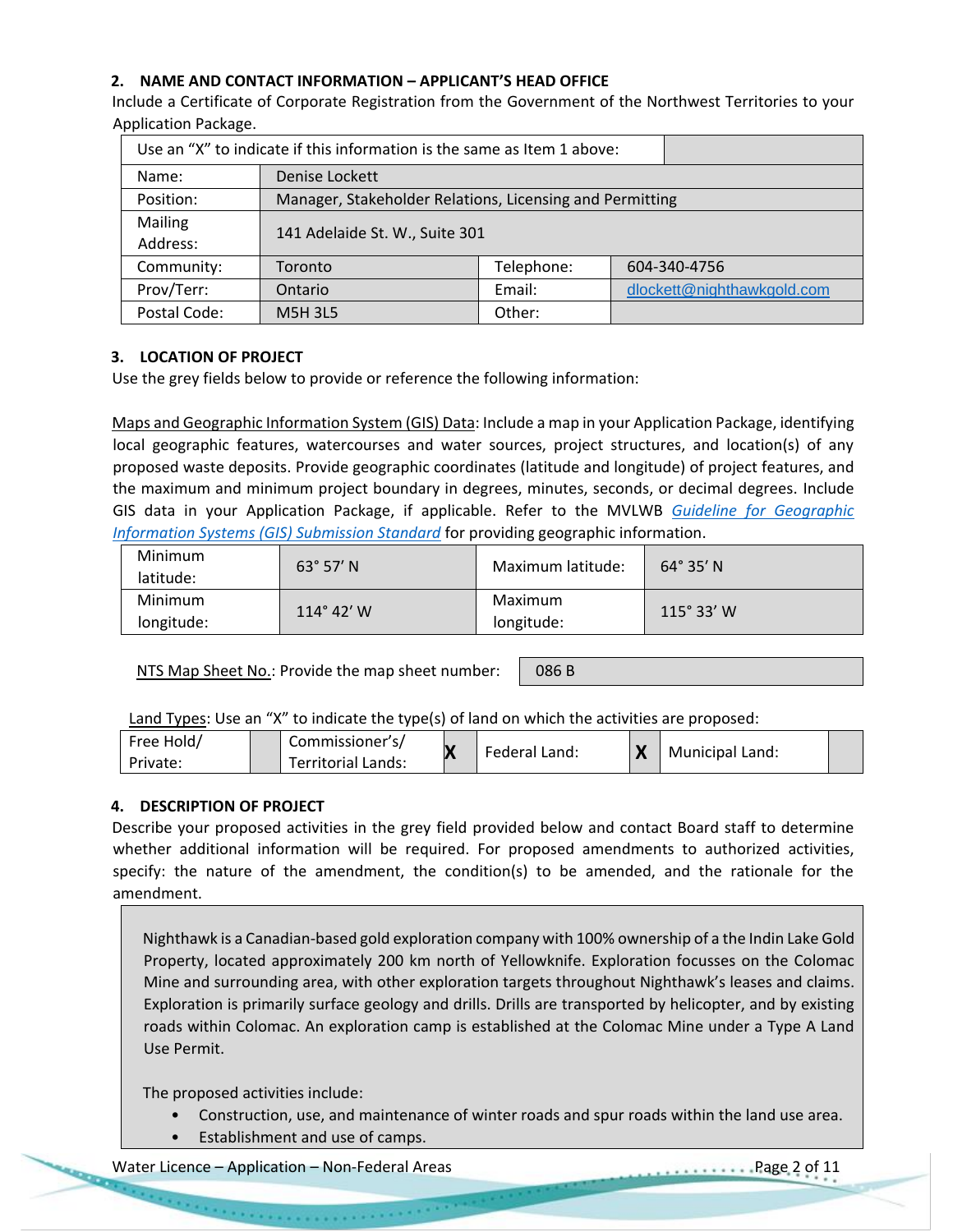- Establishment of fuel caches.
- Surface exploration, including prospecting, geological mapping, bedrock sampling, geophysics and surface diamond drilling (helicopter supported).
- Use of water for camp use, drilling and winter road construction.
- Deposit of Waste related to the Damoti Lake Project.

This water licence application is for use of up to 800 cubic metres per day of water for drilling, camp use and ice road construction on federal lands.

#### **5. TYPE OF UNDERTAKING**

Refer to Schedule II of the [Mackenzie Valley Federal Areas Waters Regulations.](http://laws-lois.justice.gc.ca/PDF/SOR-93-303.pdf) Use an "X" to indicate which one type of undertaking applies:

| 1             | Industrial         |   |
|---------------|--------------------|---|
| $\mathcal{P}$ | Mining and milling | X |
| 3             | Municipal          |   |
| 4             | Power              |   |
| 5             | Agriculture        |   |
| 6             | Conservation       |   |
| 7             | Recreation         |   |
| 8             | Miscellaneous      |   |

# **6. WATER USE CRITERIA**

Refer to Schedules IV to VIII of the [Mackenzie Valley Federal Areas Waters Regulations.](https://mvlwb.com/sites/default/files/sor-93-303_1_0.pdf) Use an "X" to indicate which criteria apply:

|                                            | <b>Type</b> | Type |
|--------------------------------------------|-------------|------|
|                                            | B           | A    |
| To obtain water                            |             | Χ    |
| To cross a watercourse                     |             |      |
| To modify the bed or bank of a watercourse |             |      |
| Flood control                              |             |      |
| To divert water                            |             |      |
| To alter the flow of, or store, water      |             |      |
| Other                                      |             |      |

# **7. PROPOSED QUANTITY OF WATER INVOLVED**

Describe the purpose of each proposed water use, name, and type (e.g., lake, river) of the water source, the location, and the quantity of water that would be used in the grey fields below. Add more rows as needed.

|            | Name and |          | <b>Geographic Coordinates</b> |           | Proposed        |
|------------|----------|----------|-------------------------------|-----------|-----------------|
| Purpose of | Type of  | Location |                               |           | Water Use       |
| Water Use  | Water    |          | Latitude                      | Longitude | Volume/Rate,    |
|            | Source   |          |                               |           | including units |

<u>errennen ernes</u>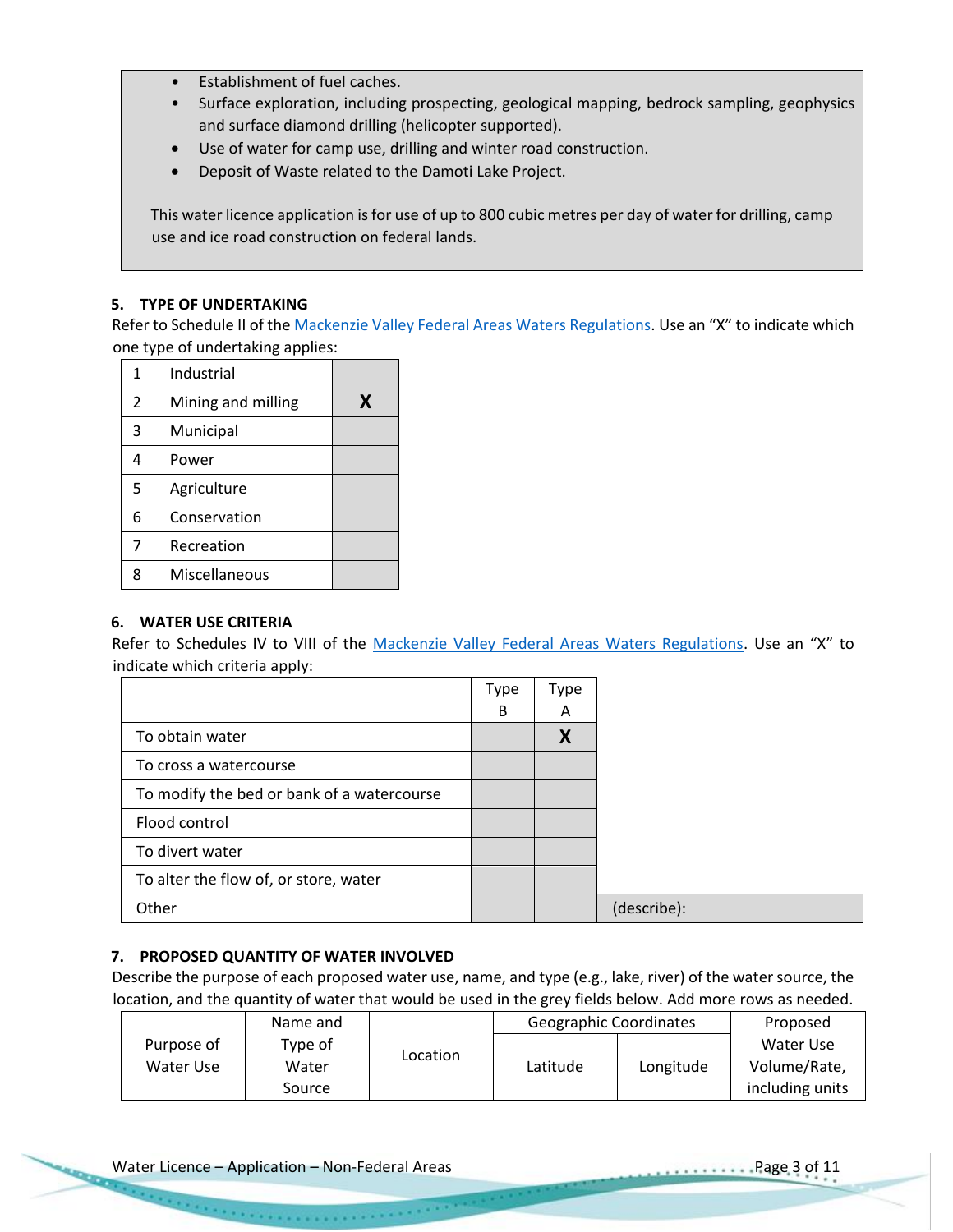Up to 800 cubic metres per day for drilling, camp use and ice road construction. Please refer to the Water Use Plan Version 5.0 provided with this application.

For each water source identified in the table above, provide a comparison of total proposed water use to the available capacity. Add more rows as needed.

| Water<br>Source                                                                | Capacity of<br>Water Source, | Other Users of the | Comparison of                      |  |  |  |
|--------------------------------------------------------------------------------|------------------------------|--------------------|------------------------------------|--|--|--|
|                                                                                |                              | Water Source       | <b>Total Proposed Water Use to</b> |  |  |  |
|                                                                                | including units              |                    | <b>Available Capacity</b>          |  |  |  |
| Please refer to the Water Use Plan Version 5.0 provided with this application. |                              |                    |                                    |  |  |  |
|                                                                                |                              |                    |                                    |  |  |  |
|                                                                                |                              |                    |                                    |  |  |  |

# **8. PROPOSED WASTE MANAGEMENT METHODS**

Use the grey fields below to provide or reference the following information:

Waste Management Plan: Include your Waste Management Plan in your Application Package, if applicable, or for small-scale activities, describe your proposed waste management activities in the grey fields provided below. A template for the Plan is available in the MVLWB *[Guidelines for Developing a Waste Management](https://mvlwb.com/sites/default/files/documents/MVLWB-Guidelines-for-Developing-a-Waste-Management-Plan-Mar-31_11-JCWG.pdf)  [Plan](https://mvlwb.com/sites/default/files/documents/MVLWB-Guidelines-for-Developing-a-Waste-Management-Plan-Mar-31_11-JCWG.pdf)*.

If waste is proposed to be disposed of off-site within the NWT, written confirmation (e.g., an email, letter, etc.) from the facility/facilities indicating they will accept the waste is required. Include it/these in your Application Package. Please note this information will be required by the Board prior to commencement of activities.

Municipalities: Complete the relevant Operations and Maintenance Plans using the available [Templates](https://mvlwb.com/mvlwb/apply-permit-licence) and include them in your Application Package. Please refer to Sections 4-8 of Environment and Climate Change Canada's [Solid Waste Management for Northern and Remote Communities: Planning and Technical](https://mvlwb.com/sites/default/files/en14-263-2016-eng.pdf)  [Guidance Document.](https://mvlwb.com/sites/default/files/en14-263-2016-eng.pdf)

EQC and AEMP: For activities that involve the deposit of waste into water, provide proposed effluent quality criteria (EQC) in accordance with the MVLWB [Water and Effluent Quality Management Policy](https://mvlwb.com/sites/default/files/documents/MVLWB-Water-and-Effluent-Quality-Management-Policy-Mar-31_11-JCWG.pdf) and MVLWB/GNWT *[Guidelines for Effluent Mixing Zones](https://mvlwb.com/sites/default/files/images/Guidelines/Guidelines%20for%20Effluent%20Mixing%20Zones%20-%20Final%20Draft%20-%20June%202017_EDIT9.pdf)*. Please refer to the MVLWB/GNWT *[Guidelines for](https://mvlwb.com/sites/default/files/images/Guidelines/Guidelines%20for%20Effluent%20Mixing%20Zones%20-%20Final%20Draft%20-%20June%202017_EDIT9.pdf)  [Effluent Mixing Zones](https://mvlwb.com/sites/default/files/images/Guidelines/Guidelines%20for%20Effluent%20Mixing%20Zones%20-%20Final%20Draft%20-%20June%202017_EDIT9.pdf)* when mixing zones are being considered. Please refer to the MVLWB/GNWT *[Guidelines for Aquatic Effects Monitoring Programs](https://wlwb.ca/sites/default/files/aemp_guidelines_-_mar_5_19.pdf)* for more information regarding the development of AEMP programs.

Please refer to the Waste Management Plan Version 4.0 and Spill Contingency Plan Version 4.0 provided with this application.

# **9. EXISTING WATER USERS AFFECTED BY THIS PROJECT**

e e especiento

Water Licence – Application – Non-Federal Areas Page 4 of 11 Describe pre-Application engagement efforts with any existing water users and associated possible claims for water compensation or compensation agreements. Include the names and locations of existing water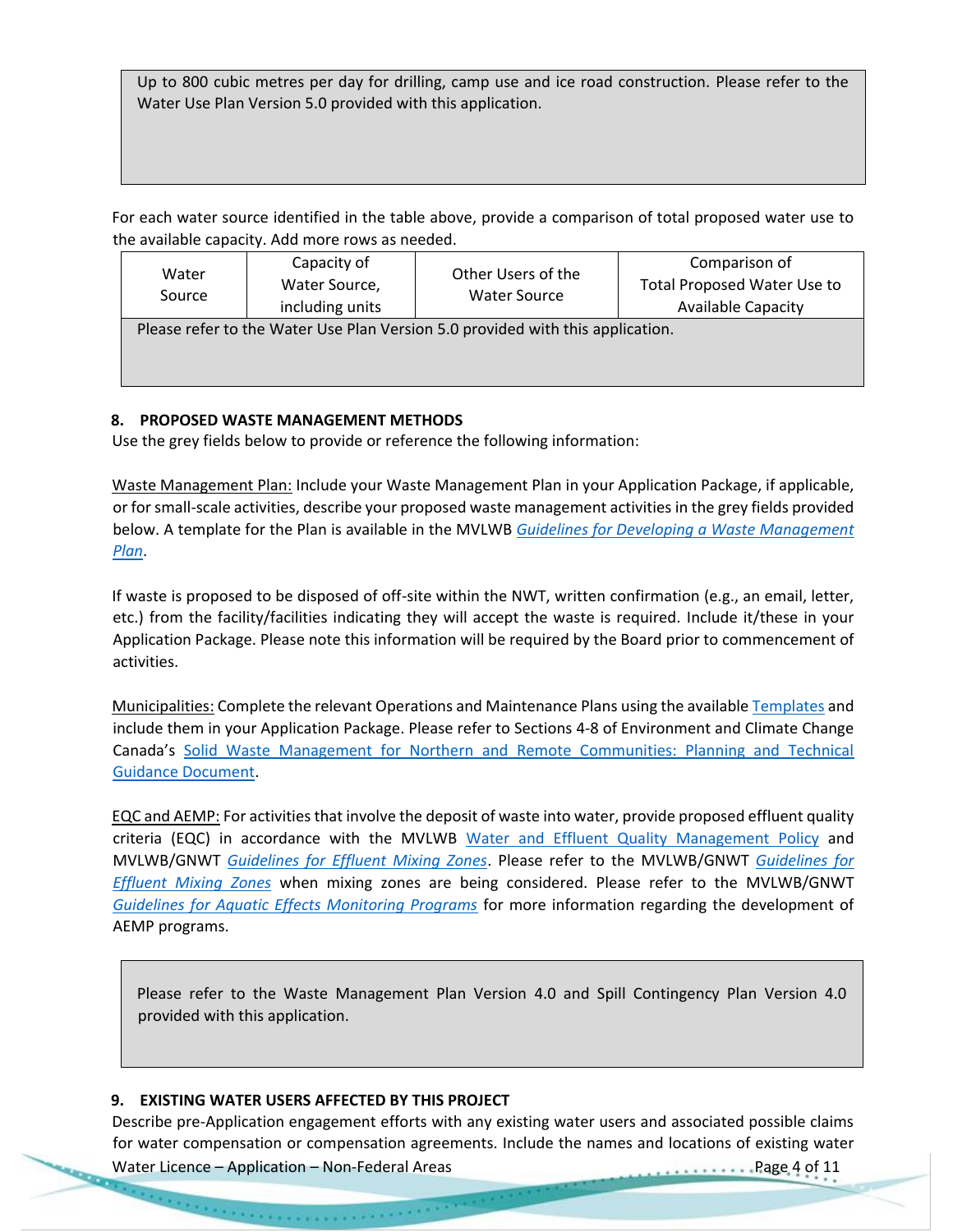users (e.g., persons or organizations) in the grey fields below. An additional table should be added for each water user.

See approved Engagement Plan Version 4.0 and the attached Engagement Record Update.

The only other active water licence in the region is W2014L8-0003 issued to CIRNAC for remediation and reclamation of the Colomac Mine. Nighthawk and CIRNAC have been operating jointly at Colomac since 2012 without issue.

#### **10. POTENTIAL ENVIRONMENTAL IMPACTS OF THE PROJECT AND PROPOSED MITIGATIONS**

Using the Impact-Mitigation Table below, or the more detailed Table in Appendix F of th[e Guide,](https://wlwb.ca/sites/default/files/lwb_guide_to_the_water_licensing_process_-_final_-_sep_16_20.pdf) identify all potential impacts and possible mitigations that are relevant to the proposed project, and indicate whether any of the mitigation measures have been developed as a result of input from affected parties. Applicants for type A water licences must use the detailed Table in the Guide; other applicants may choose either the Table below or the Table in the Guide. Possible potential impacts are listed below; however, these lists are not exhaustive and may not apply to all projects. All information provided should reflect the size, scale, and nature of the proposed project. Cumulative impacts and climate change must be considered. Attach additional pages if needed.

Please refer to the Impact Mitigation Table provided with this application. This table summarizes impacts and mitigation for the entire Project (i.e. the Land Use Permit and both Water Licence applications), but excludes features that have already undergone preliminary screening (see a summary of previous preliminary screenings in the cover letter).

Spill Contingency Plan: Include your Spill Contingency Plan in your Application Package, if applicable, or for small-scale activities, provide relevant details in the grey field provided below. An example of this Plan can be found in the INAC *[Guidelines for Spill Contingency Planning](https://www.enr.gov.nt.ca/sites/enr/files/guidelines_for_spill_contingency_planning_2007.pdf)*.

Please refer to the Spill Contingency Plan Version 4.0 provided with this application.

#### **11. NAME AND CONTACT INFORMATION – CONTRACTORS AND SUB-CONTRACTORS**

Include relevant names, responsibilities, and contact information in the grey fields below. An additional table should be added for each contractor and sub-contractor.

| Name:                   |                                                                    |                                    |  |  |  |  |
|-------------------------|--------------------------------------------------------------------|------------------------------------|--|--|--|--|
| Responsibilities:       |                                                                    | Logistics, equipment and operators |  |  |  |  |
| Company Name:           | Tlicho Logistics and other Tlicho Investment Corporation companies |                                    |  |  |  |  |
| <b>Mailing Address:</b> | Stanton Plaza, Bay 25, Borden Drive                                |                                    |  |  |  |  |
| Community:              | Yellowknife<br>Telephone:<br>(867) 766-4909                        |                                    |  |  |  |  |
| Prov/Terr:              | NT                                                                 | Email:                             |  |  |  |  |
| Postal Code:            | X1A 2P2                                                            | Other:                             |  |  |  |  |

Name:

Water Licence – Application – Non-Federal Areas Page 5 of 11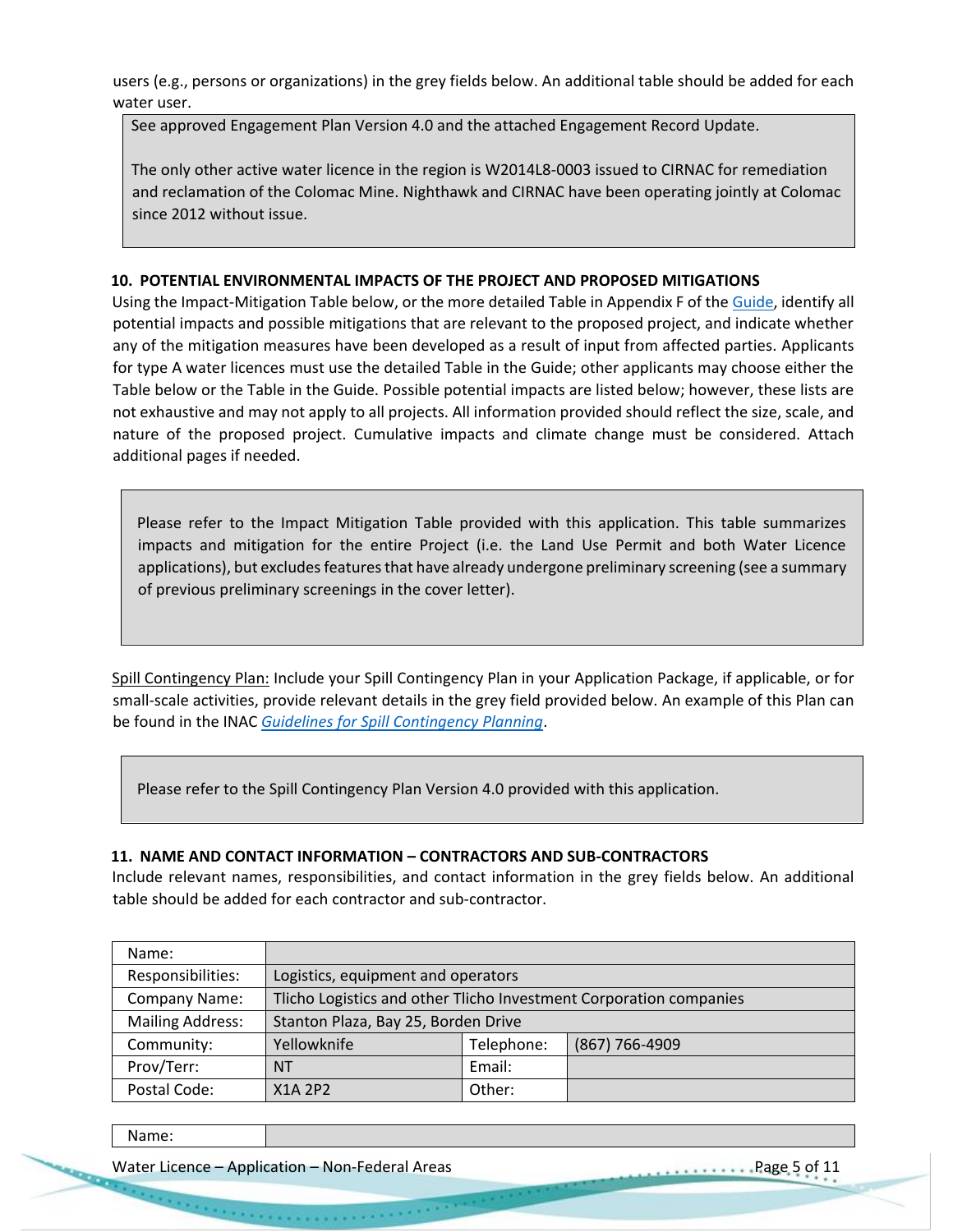| Responsibilities:       | Charter aircraft       |            |                    |
|-------------------------|------------------------|------------|--------------------|
| <b>Company Name:</b>    | Air Tindi / Tłjcho Air |            |                    |
| <b>Mailing Address:</b> | 126 Bristol Avenue     |            |                    |
| Community:              | Yellowknife            | Telephone: | $(867) 669 - 8200$ |
| Prov/Terr:              | NT                     | Email:     |                    |
| Postal Code:            | X1A 3T2                | Other:     |                    |

| Name:                   |                                               |        |  |
|-------------------------|-----------------------------------------------|--------|--|
| Responsibilities:       | Consultants                                   |        |  |
| Company Name:           | <b>Golder Associates</b>                      |        |  |
| <b>Mailing Address:</b> | #9, 4905 - 48 Street                          |        |  |
| Community:              | Yellowknife<br>$(867)$ 873-6319<br>Telephone: |        |  |
| Prov/Terr:              | NT                                            | Email: |  |
| Postal Code:            | X1A 3S3                                       | Other: |  |

| Name:                   |                                                      |        |  |
|-------------------------|------------------------------------------------------|--------|--|
| Responsibilities:       | Geologists, geological technicians, field assistants |        |  |
| Company Name:           | <b>GeoMinEx Consultants Inc.</b>                     |        |  |
| <b>Mailing Address:</b> | 595 Burrard Street                                   |        |  |
| Community:              | $(604) 682 - 4583$<br>Telephone:<br>Vancouver        |        |  |
| Prov/Terr:              | Email:<br><b>BC</b>                                  |        |  |
| Postal Code:            | V7X 1A3                                              | Other: |  |

| Name:                   |                                             |        |  |
|-------------------------|---------------------------------------------|--------|--|
| Responsibilities:       | Drilling personnel                          |        |  |
| Company Name:           | <b>Major Diamond Drilling</b>               |        |  |
| <b>Mailing Address:</b> | 337 Old Airport Road                        |        |  |
| Community:              | Yellowknife<br>Telephone:<br>(867) 873-4037 |        |  |
| Prov/Terr:              | ΝT                                          | Email: |  |
| Postal Code:            | X1A 3T3                                     | Other: |  |

| Name:                   |                                                                                        |            |                |
|-------------------------|----------------------------------------------------------------------------------------|------------|----------------|
| Responsibilities:       | Camp personnel, caretakers, assistants, Industrial Occupation First Aid Level 3 staff, |            |                |
|                         | camp cooks)                                                                            |            |                |
| Company Name:           | Discovery Mining Services Ltd.                                                         |            |                |
| <b>Mailing Address:</b> | #101 - 487 Range Lake Road                                                             |            |                |
| Community:              | Yellowknife                                                                            | Telephone: | (867) 920-4600 |
| Prov/Terr:              | NΤ                                                                                     | Email:     |                |
| Postal Code:            | X1A 3R9                                                                                | Other:     |                |

| Name:                   |                                             |  |  |
|-------------------------|---------------------------------------------|--|--|
| Responsibilities:       | Helicopter support for diamond drilling     |  |  |
| Company Name:           | <b>Great Slave Helicopters</b>              |  |  |
| <b>Mailing Address:</b> | 106 Dickens Street                          |  |  |
| Community:              | Yellowknife<br>(867) 873-2081<br>Telephone: |  |  |

Water Licence – Application – Non-Federal Areas Page 6 of 11

. . . . . . . . .

erician en en la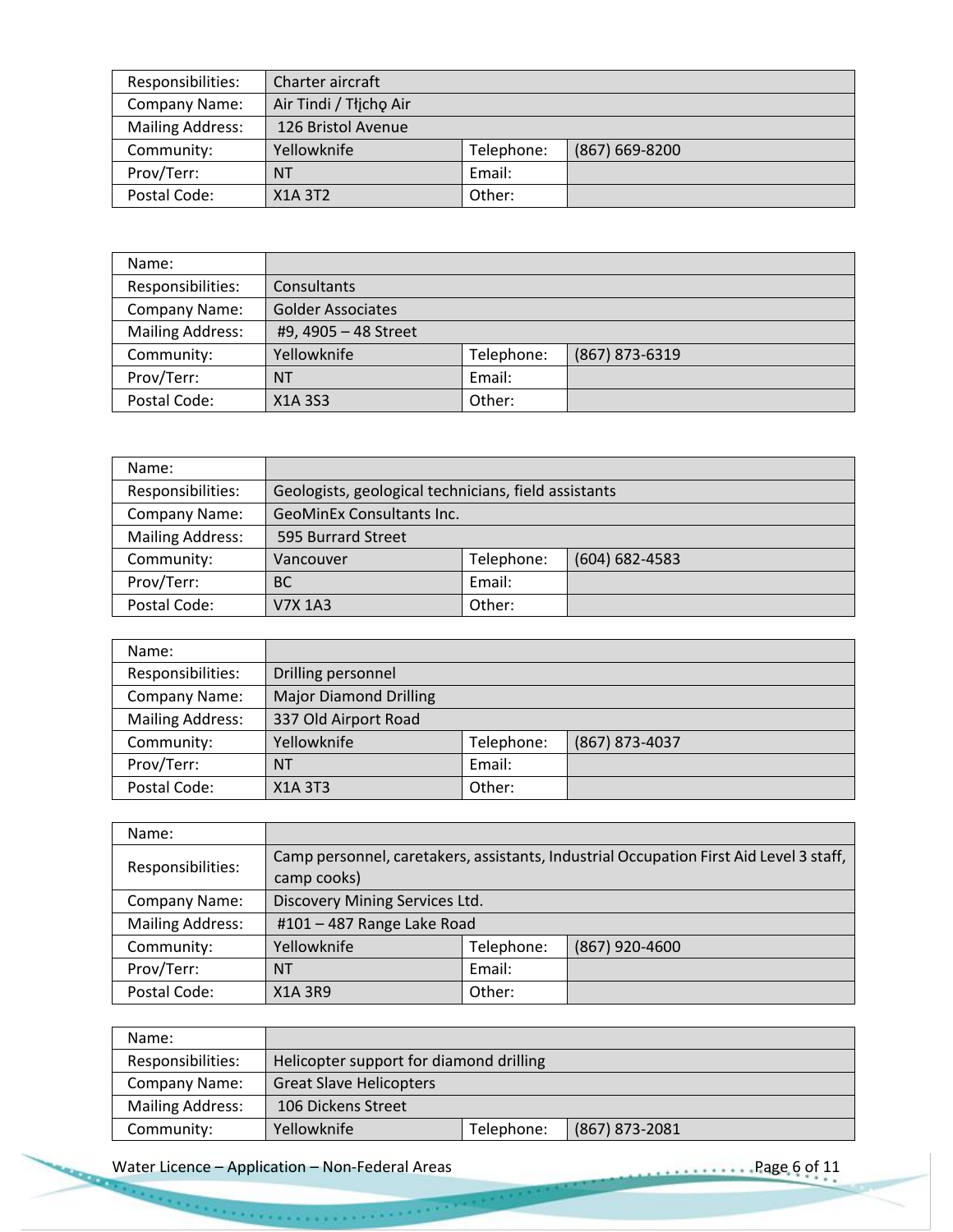| Prov/Terr:   | <b>NT</b>                            | Email: |  |
|--------------|--------------------------------------|--------|--|
| Postal Code: | $\mathcal{L}$<br>X1A 3T <sub>2</sub> | Cther: |  |

| Name:                   |                                             |        |  |
|-------------------------|---------------------------------------------|--------|--|
| Responsibilities:       | Surveyors                                   |        |  |
| <b>Company Name:</b>    | Sub-Arctic Geomatics Ltd.                   |        |  |
| <b>Mailing Address:</b> | 226 Utsingi Dr.                             |        |  |
| Community:              | Yellowknife<br>Telephone:<br>(867) 873-2047 |        |  |
| Prov/Terr:              | NT                                          | Email: |  |
| Postal Code:            | <b>X1A 0E7</b>                              | Other: |  |

| Name:                   |                                             |        |  |
|-------------------------|---------------------------------------------|--------|--|
| Responsibilities:       | <b>Medic</b>                                |        |  |
| Company Name:           | 62 Degrees North                            |        |  |
| <b>Mailing Address:</b> | 25-100 Borden Drive                         |        |  |
| Community:              | Yellowknife<br>(867) 446-7883<br>Telephone: |        |  |
| Prov/Terr:              | ΝT                                          | Email: |  |
| Postal Code:            | <b>X1A 0E5</b>                              | Other: |  |

#### **12. STUDIES UNDERTAKEN TO DATE**

In the grey field below list any relevant studies that support the proposed activities and include them in your Application Package.

None

#### **13. PROPOSED PROJECT SCHEDULE AND TERM**

Indicate the proposed project start and completion dates, and the time of year the project activities are planned to occur. Describe any anticipated temporary closure(s) or seasonal shutdowns. Indicate the term requested.

| Start Date:                                                                              | <b>March 2021</b> | <b>Completion Date:</b> | Start date plus seven years |  |
|------------------------------------------------------------------------------------------|-------------------|-------------------------|-----------------------------|--|
| Exploration and the Colomac Camp are typically active from February to October annually. |                   |                         |                             |  |
| Term of                                                                                  | Seven years       |                         |                             |  |
| Licence                                                                                  |                   |                         |                             |  |
| Requested:                                                                               |                   |                         |                             |  |

#### **14. ADDITIONAL SUPPORTING INFORMATION**

Use the grey field below to provide or reference the following information:

Engagement*:* Conduct engagement, prepare an Engagement Record and Engagement Plan in accordance with the MVLWB *[Engagement Guidelines for Applicants and Holders of Water Licences and Land Use](https://mvlwb.com/sites/default/files/documents/wg/MVLWB%20Engagement%20Guidelines%20for%20Holders%20of%20LUPs%20and%20WLs%20-%20Oct%202014.pdf)  [Permits,](https://mvlwb.com/sites/default/files/documents/wg/MVLWB%20Engagement%20Guidelines%20for%20Holders%20of%20LUPs%20and%20WLs%20-%20Oct%202014.pdf)* and include them in your Application Package. Templates are provided in the Guidelines. Please also refer to [Information for Proponents on MVLWB's Engagement Requirements](https://glwb.com/sites/default/files/documents/MVLWB%20Engagement%20Policy%20-%20Information%20for%20Proponents%20-%20Feb%2018_14.pdf)*.* 

e e divide e e e divid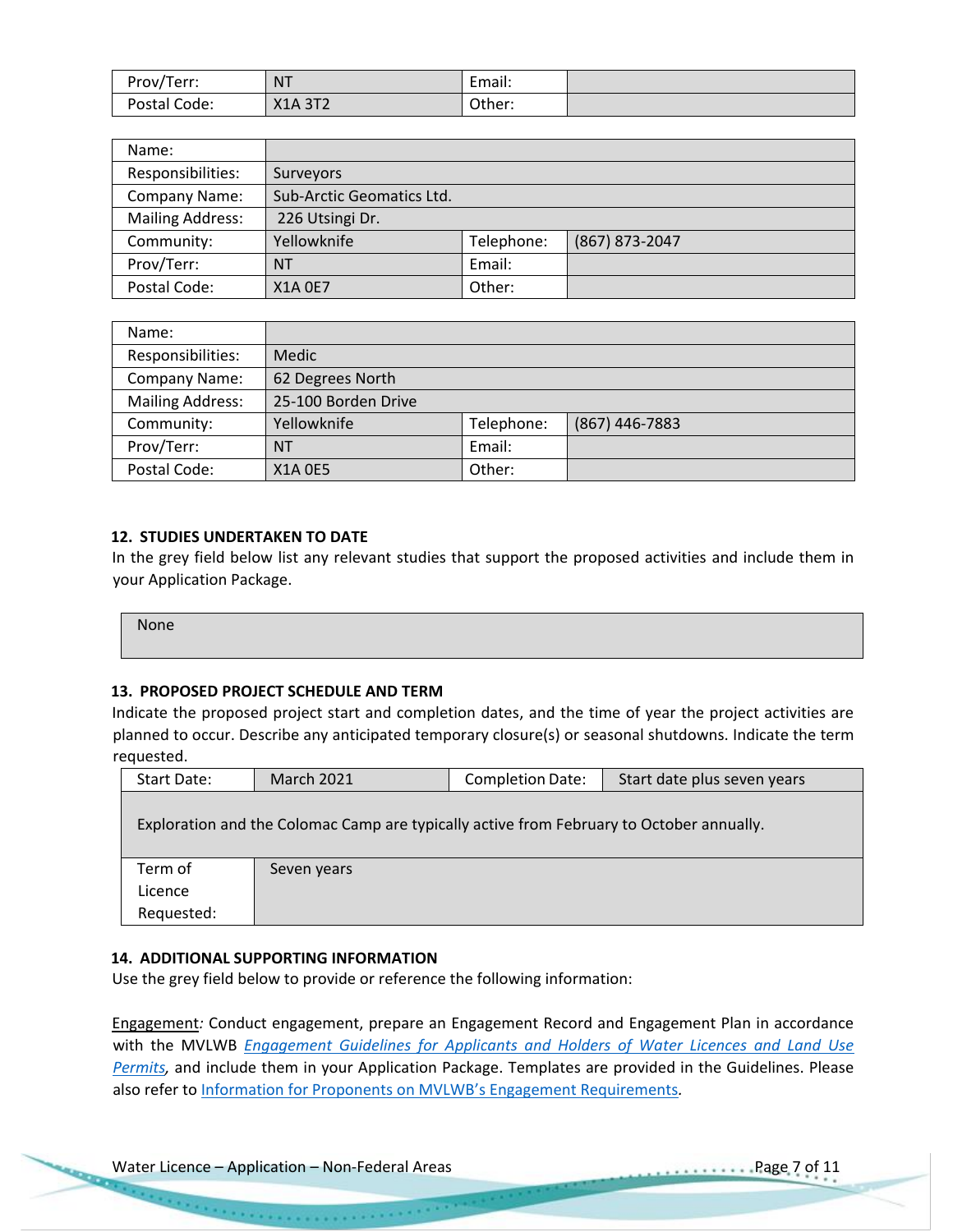Eligibility*:* Contact federal, territorial, and Indigenous governments, and other parties to ensure all appropriate authorizations have been obtained or are in the process of being obtained. Obtain permission from the landowner(s), if necessary (e.g., obtain and reference licences of occupation, leases, access authorizations, etc.) and attach it/them to the Application.

Land Use Plans: Contact the applicable Land Use Planning Board or the Tłicho Government to discuss conformity with the relevant Land Use Plan(s). Include a Land Use Plan Conformity Table in your Application Package, demonstrating how the project meets the requirements of the Land Use Plan, if applicable.

Traditional (Environmental) Knowledge (TEK/TK): Provision of TEK/TK is mandatory for Applications to the Sahtu Land and Water Board. Other applicants are strongly encouraged to include TEK/TK.

Facilities: Include the supporting information required under subsection 6(2) of the [Mackenzie Valley](https://mvlwb.com/sites/default/files/sor-93-303_1_0.pdf)  [Federal Areas Waters Regulations](https://mvlwb.com/sites/default/files/sor-93-303_1_0.pdf) if the project includes the following: dam(s); storage reservoir(s); watercourse crossing(s); camp(s) or lodge(s); use of water for industrial use or mining and milling; deposit of waste; or handling or storage of petroleum products or hazardous materials.

Closure and Reclamation: Describe your plansfor closure and reclamation, including any temporary closures and seasonal shutdowns. Include your Closure and Reclamation Plan in your Application Package, or for small-scale activities, describe the proposed activities in the grey field provided below. Please also refer to the MVLWB/AANDC *[Guidelines for the Closure and Reclamation of Advanced Mineral Exploration and Mine](https://glwb.com/sites/default/files/documents/wg/WLWB_5363_Guidelines_Closure_Reclamation_WR.pdf)  [Sites in the Northwest Territories](https://glwb.com/sites/default/files/documents/wg/WLWB_5363_Guidelines_Closure_Reclamation_WR.pdf)* and Environment and Climate Change Canada's *[Solid Waste Management](https://mvlwb.com/sites/default/files/en14-263-2016-eng.pdf)  [for Northern and Remote Communities: Planning and Technical Guidance Document](https://mvlwb.com/sites/default/files/en14-263-2016-eng.pdf)*.

Closure Cost Estimate: Prepare a Closure Cost Estimate and include it in your Application Package. Applicants are encouraged to contact the Board, prior to applying, to determine which closure-costestimate template is most suited to the project activities being applied for. Guidance is provided in section 2.2 of the MVLWB/AANDC/GNWT *[Guidelines for Closure and Reclamation Cost Estimates for Mines](https://mvlwb.com/sites/default/files/images/Closure%20Cost%20Estimating%20Guidelines_FINAL_Nov%2024%202017.pdf)*. If your Application is submitted concurrently with a Land Use Permit Application, the estimate should include a breakdown of water- and land-related activities and liabilities.

Financial Capacity: Provide information relating to your financial capacity, as outlined in in paragraph 72.03(5)(d) of the *[Mackenzie Valley Resource Management Act](https://mvlwb.com/sites/default/files/m-0.2.pdf)*. Please note this information will be required by the Board prior to issuance.

# **Closure and Reclamation**

Most of Nighthawk's activity is within the disturbed area of the Colomac Mine, which has been fully closed by Canada but remains a disturbed area. Nighthawk's activities at Colomac are subject to the Colomac Site Restrictions, appended to the Land Use Permit.

Nighthawk's camp is situated at the location of the old Colomac camp and mill, Nighthawk uses the Colomac airstrip, Nighthawk uses existing roads to access exploration targets, and much of the drilling occurs in disturbed areas. With this in mind, the closure goal is to return the areas of the Colomac Mine used by Nighthawk to their condition prior to Nighthawk activities, and to return exploration drill sites in undisturbed areas to viable and self-sustaining ecosystems that are compatible with a healthy environment and with human activities. This will be meth through the principles of providing physical and chemical stability, no long-term care, and compatibility with ongoing traditional land use.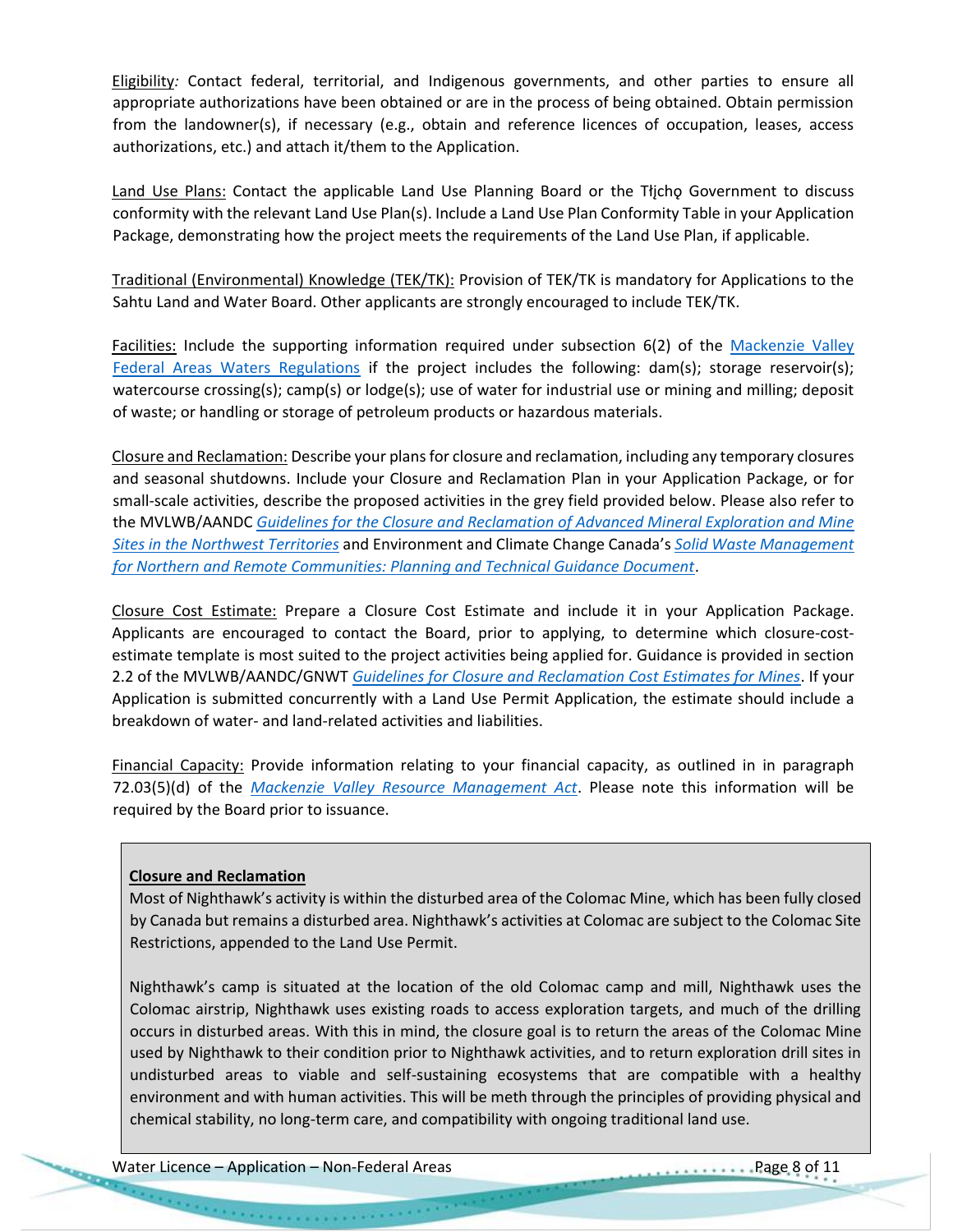The main components of Nighthawk's activities that are require closure planning are: Nighthawk's camp at Colomac, drill sites (both on and off the Colomac site) and the Damoti site (described in the Damoti approved Interim Closure and Reclamation Plan Version 3.3). Closure of the Colomac camp and all drill sites are described below.

Continual waste management at the Colomac camp reduces the amount of material that must be removed at closure and minimizes the likelihood of contamination. Fuel drums are continually removed from sites when they are empty. All waste, with the exception of greywater from camp use, is returned to Yellowknife for final disposal. Examples of such waste removed offsite include scrap wood, metal, incinerator ash, recyclables, hazardous materials and contaminated soil as per the Waste Management Plan. Food waste and other possible attractants are incinerated daily. Camp waste and human waste is managed daily as described in the Waste Management Plan.

Full closure of the Colomac camp would be completed by winter road. Camp closure will include disassembly of all insulated tents and heating systems. Plywood structures will be demolished, clean wood waste burnt onsite and non burnable building materials transported to Yellowknife for disposal. Light and heavy mobile equipment, camp appliances, communications and computer equipment and other salvageable equipment will be returned to Yellowknife for recycling or disposal. There are no permanent structures at the Colomac camp. Demolition would occur during the winter road season. The nearest winter road access is the GNWT road Wekweeti, which passes within 20 km of the Colomac camp. An additional 10 km spur winter road is required to access the Damoti site.

Drill sites, whether on disturbed areas of Colomac or in undisturbed areas, are closed immediately following the end of drilling operations. Drill sites are typically active for a week or less. All equipment, supplies and staff are transported to the drill site by helicopter. All drilling equipment and supplies are removed immediately at the end of drilling. The area is searched for debris. Trees that were felled to accommodate the drill are spread out among the drill site and branches removed so that the wood is on the ground to facilitate decomposition and natural revegetation, as per Permit conditions. Drill casings are cut and sealed at ground level, as per Permit conditions. Sumps with drill cuttings are restored as per Permit conditions.

Water licences W2018L2-0002 and W2018L2-0003 (Part I) require that Nighthawk submit a Closure and Reclamation Plan as directed by the Board. The Board has not yet requested a Closure and Reclamation Plan. It is expected that the new licence will include a similar condition.

# **RECLAIM Security Estimate**

The previously approved Security Estimate for licenses W2018L2-0002/0003 and W2018C007 include in the October 2020 Land Use Permit amendment and associated security have been amalgamated in the RECLAIM 7.0 Model provided with this application. The RECLAIM model was circulated to GNWT and CIRNAC for input. Engagement with these parties confirmed in the Engagement Record, and their recommendations were taken into consideration in the development of the submitted RECLAIM model.

The RECLAIM model assumes that reclamation would occur during a single winter road season. A small camp would be mobilized to support remediation efforts along with he required heavy equipment. The existing camp at Colomac sits on a level gravel pad. It is assumed that no grading or excavation of this area will be required during reclamation. Areas disturbed by the Colomac Mine are currently undergoing natural revegetation, any additional trails created by Nighthawk will do the same.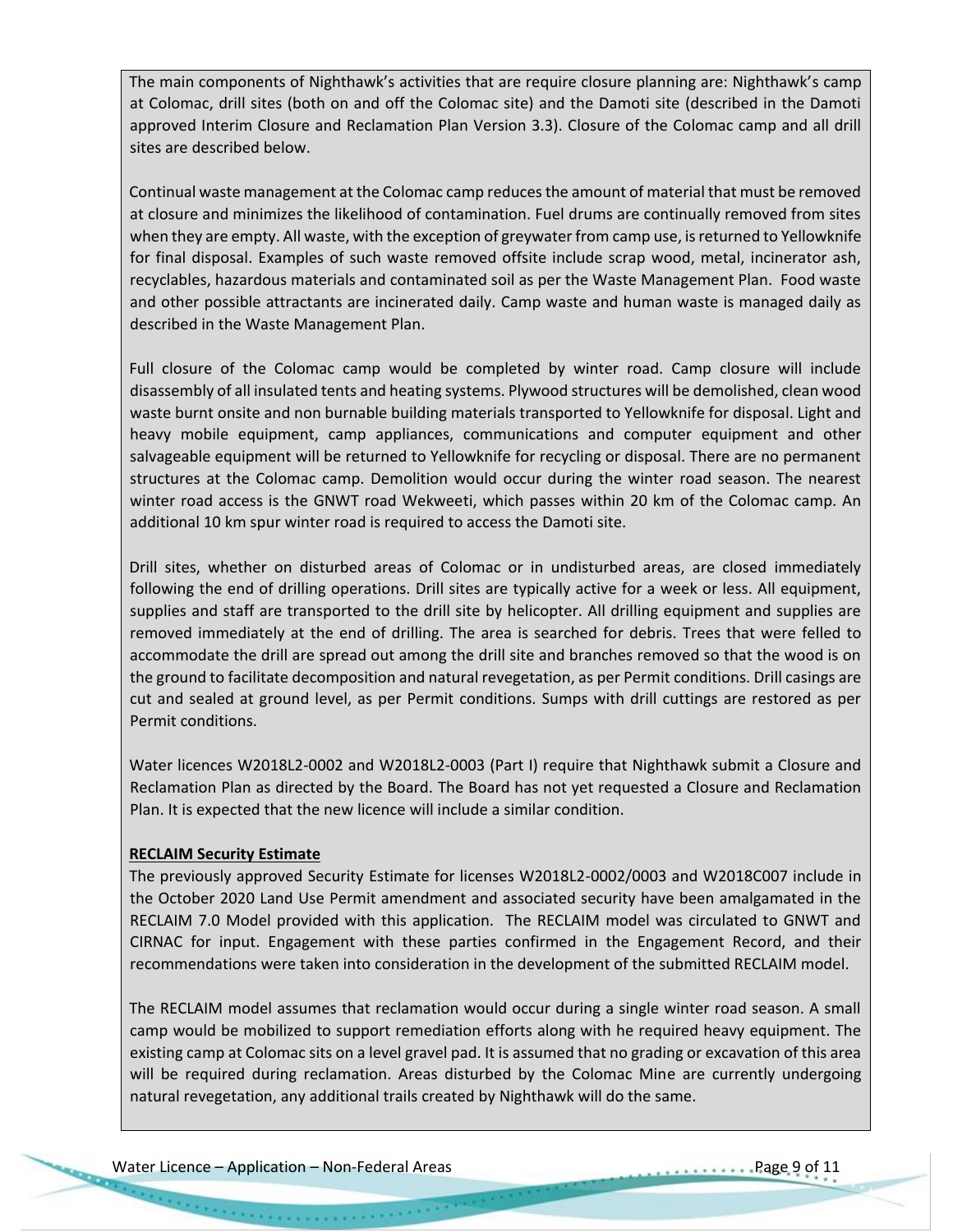The main changes to the previously approved security estimate, and included in the submitted RECLAIM model, includes:

- Added inflation.
- Clearly separated Territorial and Federal securities.
- Revised waste fuel allowance based on GNWT input.
- Added equipment listed as per the permit application.
- Added Damoti Waste Rock Pile closure costs for grading of the piles. This included including the supply costs of the geomembrane rock pile cover suggested by the GNWT, and transport costs for the geombrane based on retaining a single haul truck to complete the delivery and provided as site-specific costs.
- Revised building/structure footprint based on permit application.
- Added one year of Interim Care and Maintenance costs following GNWT input based on actual Surveillance Network Program costs.
- Added post closure site assessment costs for each the bulk fuel storage area at Damoti and the fuel handling area at the Colomac Airstrip.
- Five years of post-closure costs are included (two geotechnical investigations and ten Surveillance Network Programs).
- Southbound haul costs are provided as site specific costs as time and effort will be required on both ends of the journey for loading/unloading and disposal. The standard km-tonne rate provided does not adequately reflect this.

# **Land Use Plans**

The Project is not located on Tlicho Lands, and so the Tlicho Land Use Plan is not applicable.

# **Archaeological Sites**

Nighthawk has undertaken Archaeological Overview Assessments and field investigations for Archaeological Impact Assessments to identify and avoid known archaeological sites and areas with high likelihood of containing archaeological sites. All documents have been provided to the Territorial Archaeologist at the GNWT Department of Education, Culture and Employment.

# **15. FEES**

Refer to the following guidance for assistance with determining relevant fees: [Water Use Fee Policy;](https://mvlwb.com/sites/default/files/mvlwb/documents/Water%20Use%20Fee%20Policy%20-%20Feb%2013-13.pdf) [Water](https://mvlwb.com/mvlwb/apply-permit-licence)  [Use Fee Calculator;](https://mvlwb.com/mvlwb/apply-permit-licence) and [Water Licence Application Fee, Water Use Fee, and Security Deposit Information.](https://glwb.com/sites/default/files/documents/Devo/WL%20Fees%20and%20Security%20Deposits.png)

| Type of Fee            | Amount (\$) |
|------------------------|-------------|
| Application fee:       | \$30.00     |
| Water use fee deposit: | \$2,920.00  |
| <b>Total Fees:</b>     | \$2,950.00  |

# **16. SIGNATURE**

| Denise Lockett<br>Nighthawk Gold Corp. | Manager, Stakeholder Relations, Licensing and<br>Permitting |
|----------------------------------------|-------------------------------------------------------------|
| Applicant's Name (print)               |                                                             |
| or                                     | Position (print)                                            |
| <b>Company Name</b>                    |                                                             |

Water Licence – Application – Non-Federal Areas Page 10 of 11